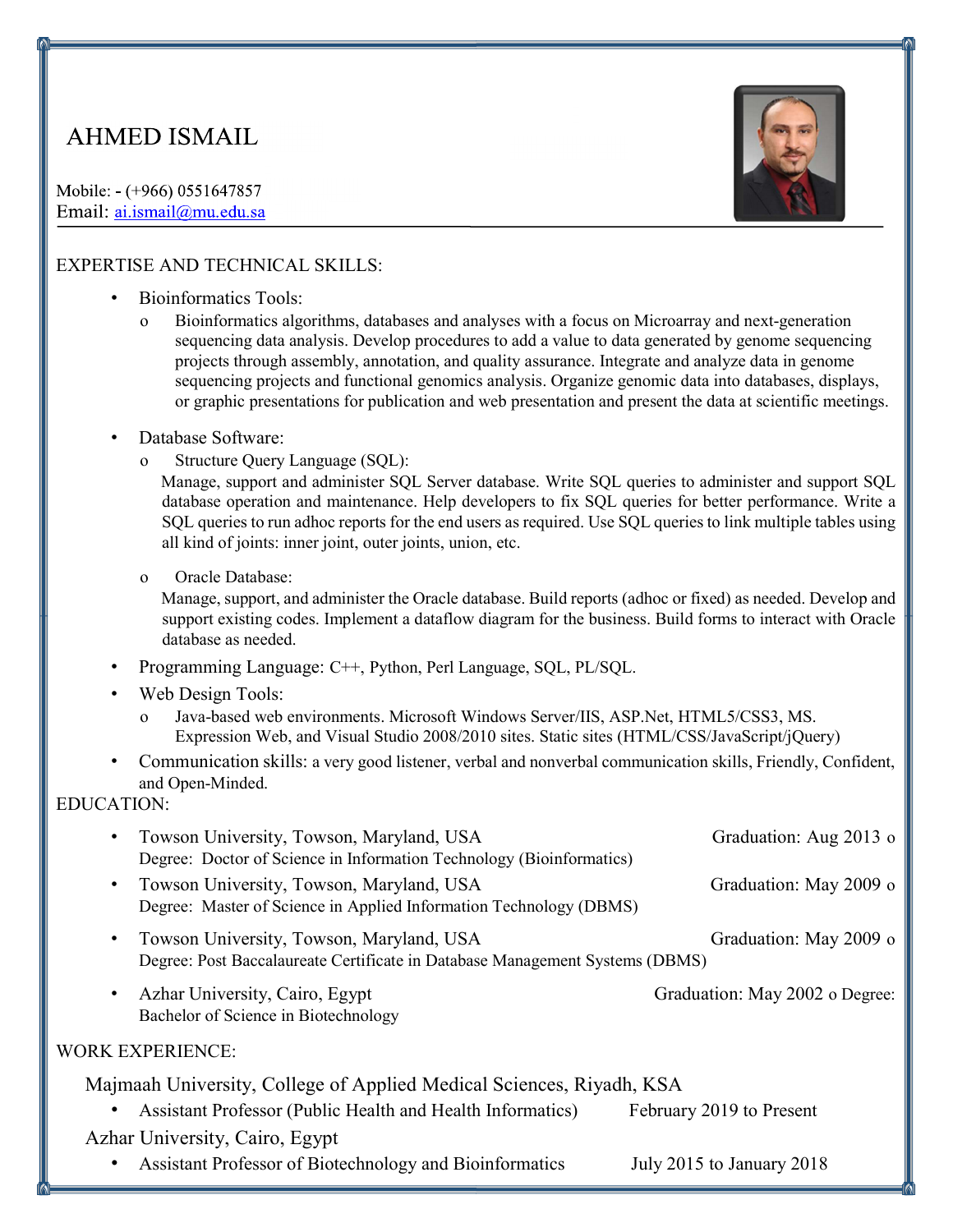o BITC 210: Epigenetic

DNA microarrays analysis is used to detect DNA or RNA that may or may not be translated into proteins. Expression analysis and expression profiling.

Member of Quality Assurance committee at Al-Azhar University

• Member of Office of Excellency at Al-Azhar University

## Towson University, Towson, Maryland

• Lecturer of Computer and information science September 2013 to June 2015 Responsibilities:

o delivering lectures, seminars and tutorials; o developing and implementing new methods of teaching to reflect changes in research; o designing, preparing and developing teaching materials; o assessing students' coursework; o setting and marking examinations;

o supporting students through a pastoral/advisory role; o undertaking personal research projects and actively contributing to the institution's research profile; o writing up research and preparing it for publication; o supervising students' research activities;

• Courses list o MBBB 301: Introduction to Bioinformatics

Teach fundamental principles of bioinformatics, including searching genomic and protein databases, sequence alignment, multiple sequence alignment, protein structural analysis, graphical tools for studying protein structures, RNA databases and RNA structure prediction, functional genomics, including analysis of DNA microarrays.

#### o MBBB 501: Advanced Bioinformatics

Teach advanced topics in bioinformatics including the use of computational tools in simulation, animation, modeling and visualization of biological data. Use of techniques such as statistical analysis, data mining, databases, and data warehousing are covered.

#### o COSC 175: General Computer Science

Teach introduction to structured programming logic. Students learn to analyze problems; define data using simple and structured data types; and create algorithmic solutions using basic control structures and functions.

o ITEC 231 Fundamentals of Web Technologies

Teach introduction to web systems and technologies, including the fundamentals of design, implementation and evaluation of web-based applications including related software, databases, interface and digital media. Social, ethical and security issues related to web-based systems are also explored.

o ITEC 201 – Metropolitan Information Technology Infrastructure (In-class & Online Class) "Course Developer"

Teach technological aspects that drive the Greater Baltimore area and its surroundings by placing them in a social and economic context. Students will be able to evaluate how these technologies affect our metropolitan area's status and development by comparing our systems to the ones of other cities. Core Category10: Metropolitan Perspectives.

- o COSC 109: Computer & Creativity Teach activities involving symbolic manipulation and computer graphics, animation, dynamic storytelling, computer music, visual effects, Web publishing, computer games, artwork and multimedia.
- o COSC 111: Information and Technology for Business Retrieve, process, classify, sort and evaluate data and information. Problem-solving techniques, creative thinking skills, communication skills, team building and professional ethics. Laboratories are covering the Internet, spreadsheets and databases.
- Adjunct Faculty (Towson University, Maryland, USA) September 2011 to May 2013
- Computer Science Lab Assistant (Towson University, Maryland, USA) September 2008 to August 2011